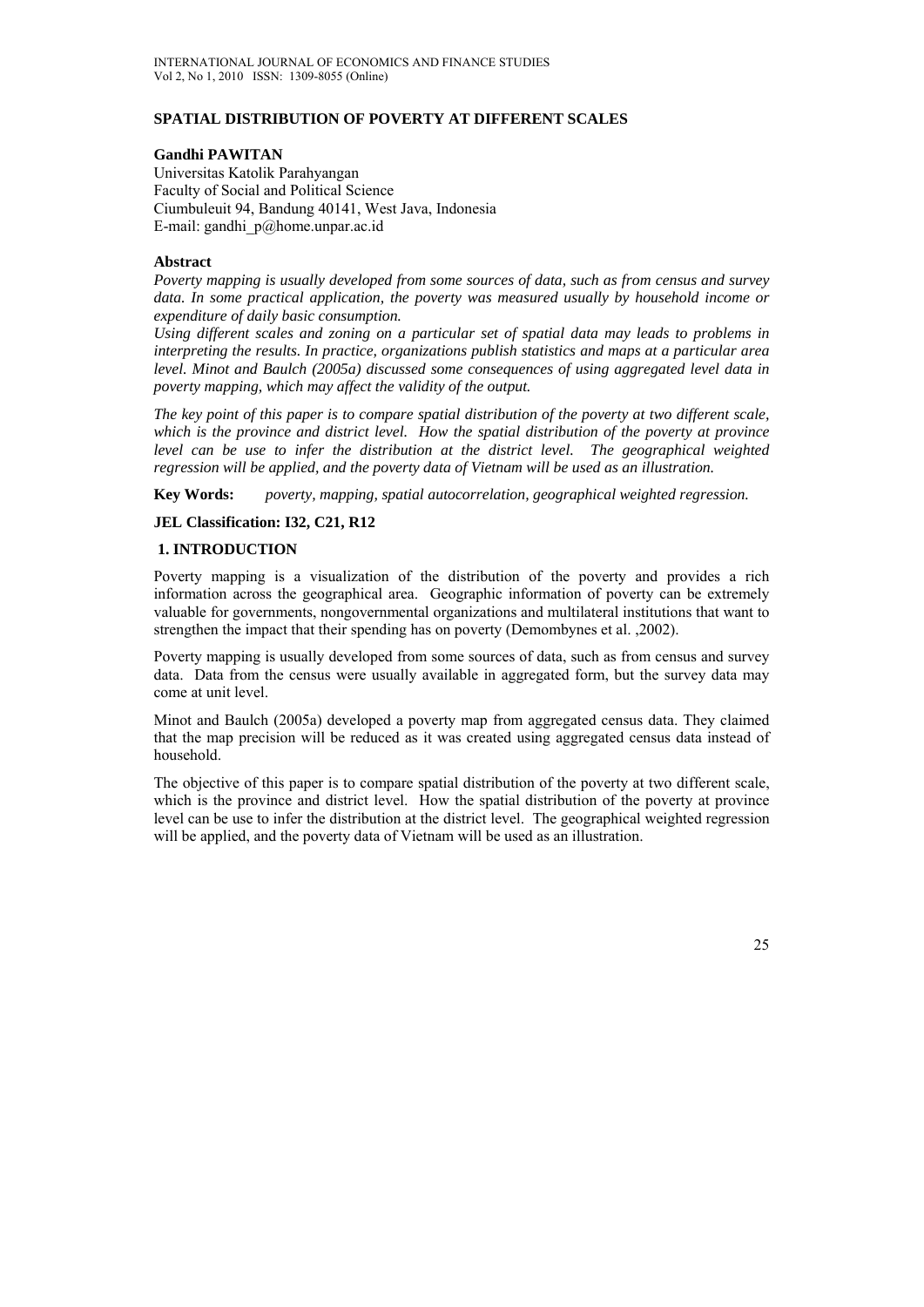#### **2. BACKGROUND AND MODEL FORMULATION**

Scale is an important dimension in analyzing spatial data. Its holds a key information on spatial modeling. Atkinson and Tate (2000) wrote that the scale played an important role in developing a spatial model of a particular characteristics.

Gehlke and Biehl (1934) identified a phenomena when analyzing data at two different. Openshaw and Taylor (1981) introduced a term modifiable areal unit problem (MAUP) to figure out the phenomena. Holt et al. (1996) showed that the MAUP is caused by the failure to incorporate spatial effects into the analysis. Anselin (1988) viewed the phenomena as spatial scale effects.

Minot and Baulch (2005b) indicates the important of the spatial distribution of poverty for policymakers and researchers. There are three reasons, firstly knowledge of the patterns will facilitate the targeting of. Second, it is useful in monitoring progress in addressing poverty and regional disparities. Third, it may provide some insight into the geographic factors associated with poverty.

#### **3. POVERTY MEASUREMENT**

Foster et al. (1984) and A. Atkinson (1987) discussed a measurement of poverty and inequality based on a defined poverty line. The index was formulated by looking a relative position of each individual into the poverty line. The poverty can also be measured indirectly by considering several indicators which were a proximity of the poor, such as daily food consumptions, infant mortality, human development index, etc. In this paper we look at poverty measures which is called as the Foster, Greer, Thorbecke – FGT (Foster et al., 1984). Some more discussions regarding the FGT can be found in Jolliffe (2006). The FGT is a class of poverty measures index, which is defined by

$$
FGT_{\alpha} = \frac{1}{n} \sum_{i=1} I(y_i \le z) \left[ \frac{z - y_i}{z} \right]^{\alpha}; \text{ for } \alpha = 0, 1, 2
$$
 (1)

where  $y_i$  is expenditure of the *i* 'th unit, *z* is the poverty line, *n* is number of unit in the sample. The first *FGT* measure is called by the headcount index, for  $\alpha = 0$  and can be written into

$$
FGT_0 = \frac{1}{n} \sum_{i=1}^{n} I(y_i \le z) = \frac{n_p}{n}
$$
 (2)

where  $n_p$  is number of unit below the poverty line  $z$ . The headcount index shows a percentage of the population below the poverty line. The second measure is called the poverty gap index, for  $\alpha$  = 1, which indicates the average of proportionate income gap. The third measure of the FGT ( $\alpha = 2$ ) represents the severity of poverty.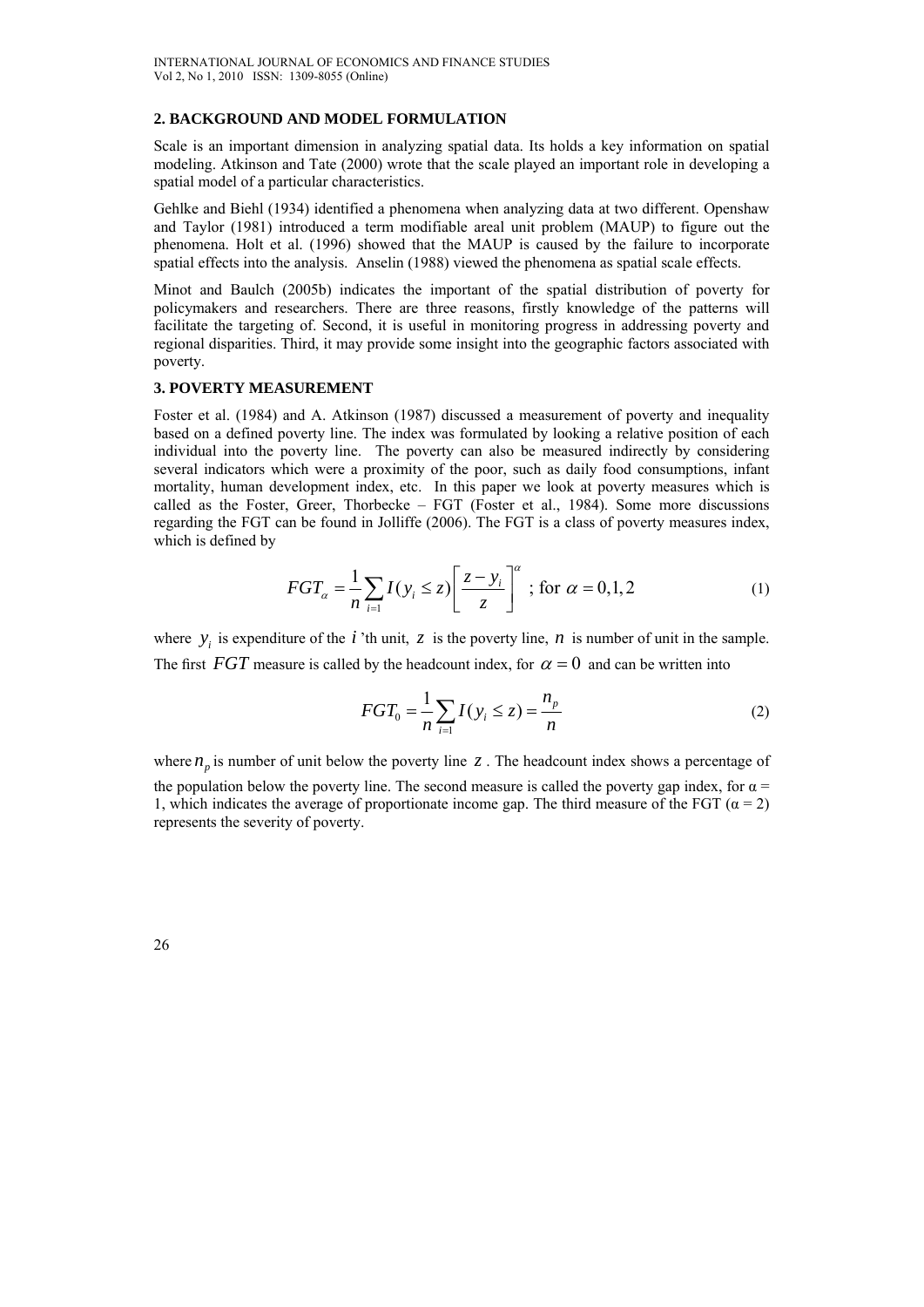#### **4. GEOGRAPHICALLY WEIGHTED REGRESSION**

The geographically weighted regression (GWR) was developed by Fotheringham et al. (Fotheringham, Brundson, & Charlton, 2002). The GWR model represent a local relationship between variables, which can be manipulated and mapped to produce a parameter surface across

the geographical region. Lets defined a basic global regression as  $y_i = a_0$ 1 *k*  $i = u_0$   $\sum_i u_i^i u_{ij}^i$ *j*  $y_i = a_0 + \sum a_i \cdot x_{ii} + \varepsilon$  $=a_0+\sum_{j=1}a_j\cdot x_{ij}+\varepsilon_i$ .

Fotheringham et al. (2002) defined the GWR as an extension of the global regression model by allowing local parameters to be estimated, using the following model

$$
y_i = a_0(l_i) + \sum_{j=1}^{k} a_j(l_i) \cdot x_{ij} + \varepsilon_i
$$
 (3)

where  $l_i$  indicates the coordinates of the *i*'th point in space. It is important to mention that  $a_k(l_i)$ is a realization of the continuous function  $a_{\iota}(l)$  at point i.

Fotheringham et al. (2002) noted that the unbiased estimate of the local coefficient is not possible,

but estimate with only a small amount of bias can be provided. They assume that the parameters exhibit some degree of spatial consistency, hence estimating a parameter at a given location *i*, can be done by approximating (3) in the region *i* using global model. The process is started by estimating  $a_{\iota}(l)$  using regression on a subset of the points in the data set that are close to *i*. The process continues to the next location, and a new subset of nearby points is created and used. They also assumed implicitly that observed data around the location i have more of incluence in the estimation of the  $a_k(l_i)$  than data located farther from *i*.

Fotheringham et al. (2002) defined the GWR by putting a weight on the observation in accordance with its proximity to location *i*. Hence the weight varies with the location *i*, data from observations close to *i* are weighted more than data from observations farther away. They defined the estimate of  $a_k(l_i)$  is  $\hat{A}(l_i) = (X^T W(l_i) X)^{-1} X^T W(l_i) Y$  where  $\hat{A}$  denoted an estimate of *A*, which is a

matrix of parameters of equation (3). The  $W(l_i)$  is an *n* by *n* matrix whose off-diagonal elements

are zero, and the diagonal elements are the weight of each of the *n* observed data for regression point i. The matrix *A*, can be written as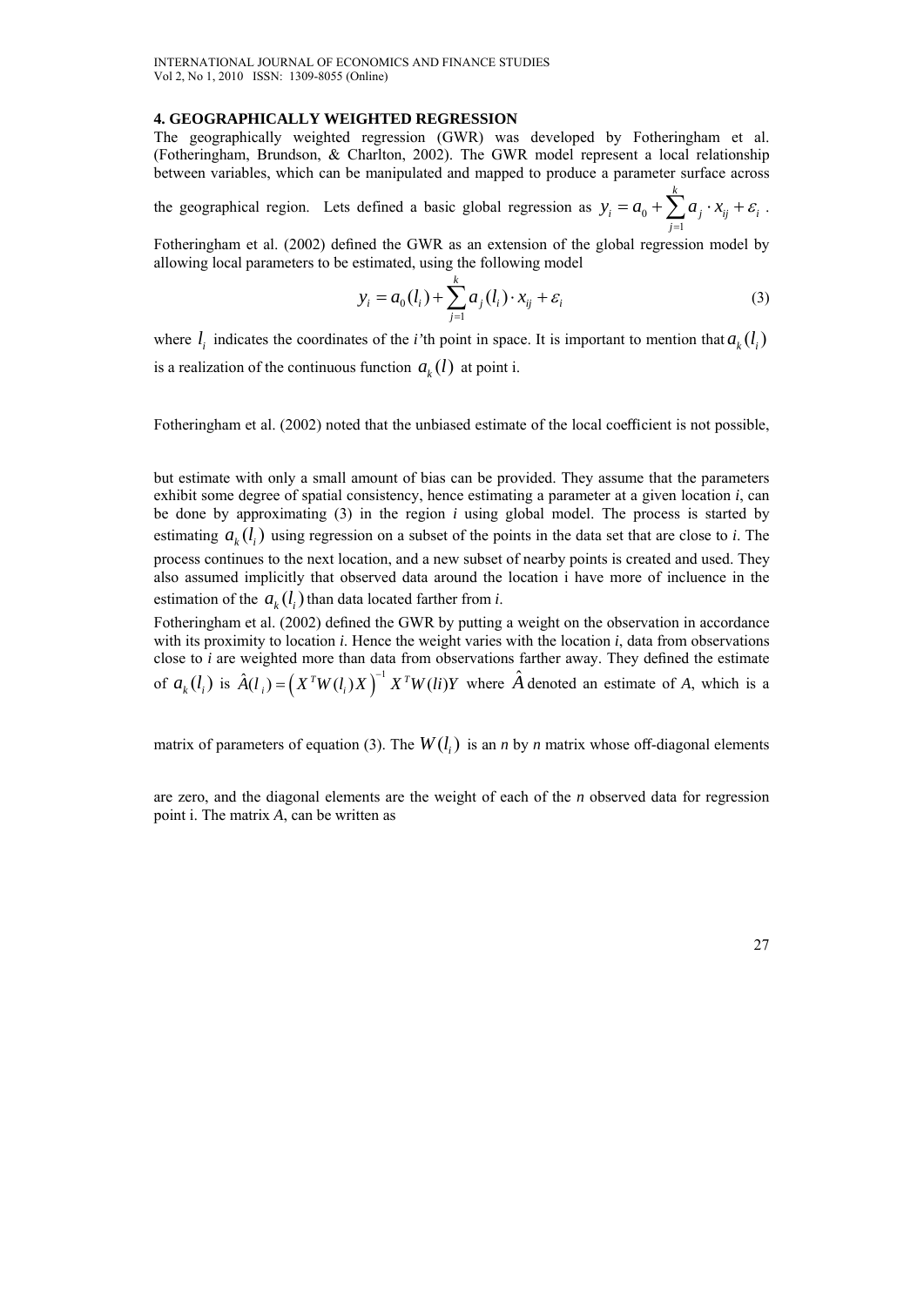INTERNATIONAL JOURNAL OF ECONOMICS AND FINANCE STUDIES Vol 2, No 1, 2010 ISSN: 1309-8055 (Online)

$$
A(l) = \begin{pmatrix} a_0(l_1) & a_1(l_1) & \cdots & a_k(l_1) \\ a_0(l_2) & a_1(l_2) & \cdots & a_k(l_2) \\ \vdots & \vdots & \ddots & \vdots \\ a_0(l_n) & a_1(l_1) & \cdots & a_k(l_n) \end{pmatrix}
$$
 (4)

Each row of the *A* matrix represents a geographical location points and contains *k* parameters to be estimated, which can be defined as  $\hat{A}(i) = (X^T W(i) X)^{-1} X^T W(i) Y$ , where  $W(i)$  is defined as

$$
W(i)_{n,n} = \begin{pmatrix} w_{i1} & 0 & \cdots & 0 \\ 0 & w_{i2} & \vdots & 0 \\ \vdots & \vdots & \ddots & \vdots \\ 0 & 0 & \cdots & w_{in} \end{pmatrix}
$$
 (5)

The *W(i)* is a weighting matrix of the regression point i to the data points around i. If we define  $w_{ii}$  = 1 for all *i* and *j*, then we will get the ordinary least square for the global model. Another scheme could be excluded some data that are further than some distance d from the regression point, that is

$$
w_{ij} = \begin{cases} 1 \text{ if } d_{ij} < d \\ 0 \text{ otherwise} \end{cases} \tag{6}
$$

Fotheringham et al. (2002) defined two models of weighting scheme, that are Gaussian and bisquare function. The Gaussian scheme is defined as follow,

$$
wij = \exp\left(-\frac{1}{2}\left[\frac{d_{ij}}{b}\right]^2\right) \tag{7}
$$

and the be-square function is defined by

$$
wij = \begin{cases} \left(1 - \left[\frac{d_{ij}}{b}\right]^2\right)^2 & \text{if } d_{ij} < b\\ 0 & \text{otherwise} \end{cases}
$$
 (8)

Where *b* is a bandwidth.

### **5. DATA**

Poverty data were obtained from The Poverty Mapping Project at CIESIN (The Center for International Earth Science Information Network). The socio-economic data at the Earth Institute at Columbia University is funded by the World Banks Japan Policy and Human Resource Development (PHRD) Fund. This Project was a partnership between CIESIN, the World Bank, and the Earth Institute at Columbia University and was undertaken in 2004-2005.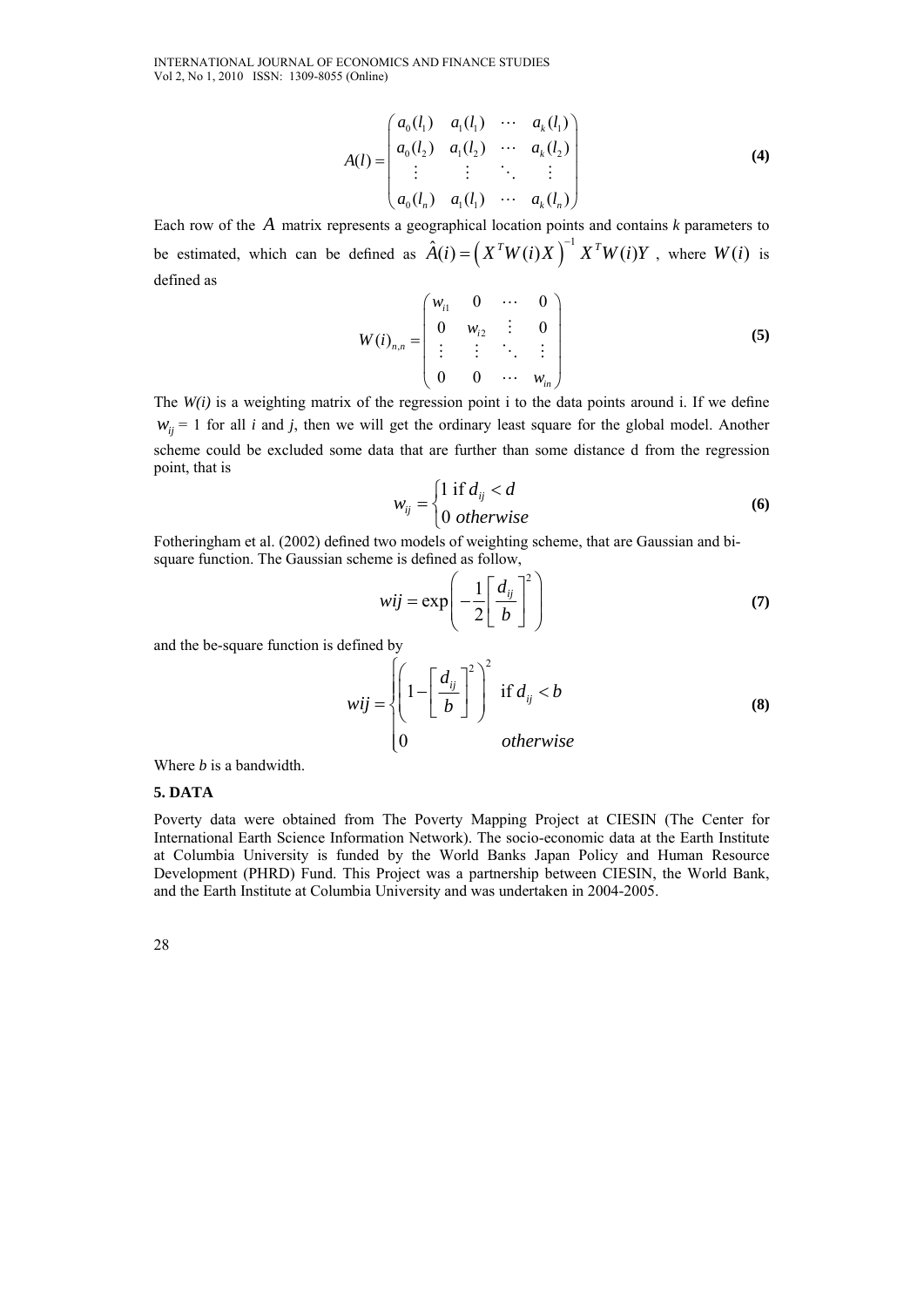The data is come with two administrative level, which is province and district level. There are 61 provinces, which are subdivided into 614 districts. The poverty measurement being used is the headcount index -- *FGT(0)*, and some socio-economic indicators. The variables are area (area in km square), denshh (number of households per km square), fgt0 (headcount index – FGT for  $\alpha$  = 0), pliter (pct of literate person  $\geq$  15 years old), pelect (pct of household with electricity), pradio (pct of household with radio), ptelev (pct of household with television), pagric (pct of person in agriculture), pdepen (pct of dependence person), pfemal (pct of female), pbelow (pct of person below 15 years old), pupper (pct of person upper 65 years old), pbetwe (pct of person between 15 - 64 years old)

# **6. RESULT**

Descriptive statistics of the indicators are found in Table (2). **Table 2. Descriptive statistics of the poverty index and indicators for the province and district level** 

| level    |                  | Minim  |           |          | Std.      |               |
|----------|------------------|--------|-----------|----------|-----------|---------------|
| of data  |                  | um     | Maximum   | Mean     | Deviation | Variance      |
| Prov.    | FGT(0) index     | .05    | .80       | .41      | .16       | .03           |
|          | Area (km2)       | 804.00 | 19,599.00 | 5,397.26 | 4,264.34  | 18,184,601.06 |
|          | Pliter           | 30.20  | 73.64     | 58.01    | 8.22      | 67.52         |
|          | pelect           | 28.02  | 99.68     | 71.83    | 21.15     | 447.20        |
|          | Pradio           | 32.19  | 66.48     | 44.42    | 8.06      | 64.99         |
|          | ptelev           | 23.71  | 83.86     | 50.23    | 12.43     | 154.48        |
|          | pagric           | 3.07   | 45.09     | 34.15    | 8.84      | 78.20         |
|          | Pdepen           | 29.13  | 47.12     | 39.87    | 3.64      | 13.25         |
|          | Pfemal           | 48.92  | 52.35     | 50.76    | .76       | .58           |
|          | pbelow           | 23.90  | 43.40     | 34.35    | 4.13      | 17.05         |
|          | pupper           | 3.10   | 8.85      | 5.51     | 1.37      | 1.88          |
|          | Pbetwe           | 56.60  | 76.10     | 65.65    | 4.13      | 17.05         |
|          | Denshh (per km2) | 6.06   | 697.68    | 102.40   | 124.83    | 15,581.73     |
| district | $FGT(0)$ index   | .03    | .94       | .42      | .21       | .04           |
|          | Area (km2)       | 4.00   | 5,043.00  | 534.90   | 539.69    | 291,266.65    |
|          | Pliter           | 12.25  | 79.50     | 57.23    | 11.47     | 131.67        |
|          | Pelect           | 2.78   | 100.00    | 69.70    | 27.51     | 756.75        |
|          | Pradio           | 17.81  | 98.15     | 44.05    | 11.10     | 123.21        |
|          | Ptelev           | 1.35   | 98.15     | 48.18    | 19.69     | 387.86        |
|          | Pagric           | .13    | 51.09     | 34.10    | 13.09     | 171.34        |
|          | Pdepen           | 23.87  | 53.15     | 40.02    | 5.05      | 25.54         |
|          | Pfemal           | 39.33  | 53.41     | 50.66    | 1.12      | 1.25          |
|          | Pbelow           | 19.14  | 50.04     | 34.64    | 5.64      | 31.77         |
|          | Pupper           | .00    | 10.06     | 5.39     | 1.65      | 2.74          |
|          | Pbetwe           | 49.96  | 80.86     | 65.36    | 5.64      | 31.77         |
|          | Denshh (per km2) | 1.34   | 10,064.25 | 346.12   | 1,183.04  | 1,399,591.17  |

Sources : computation result.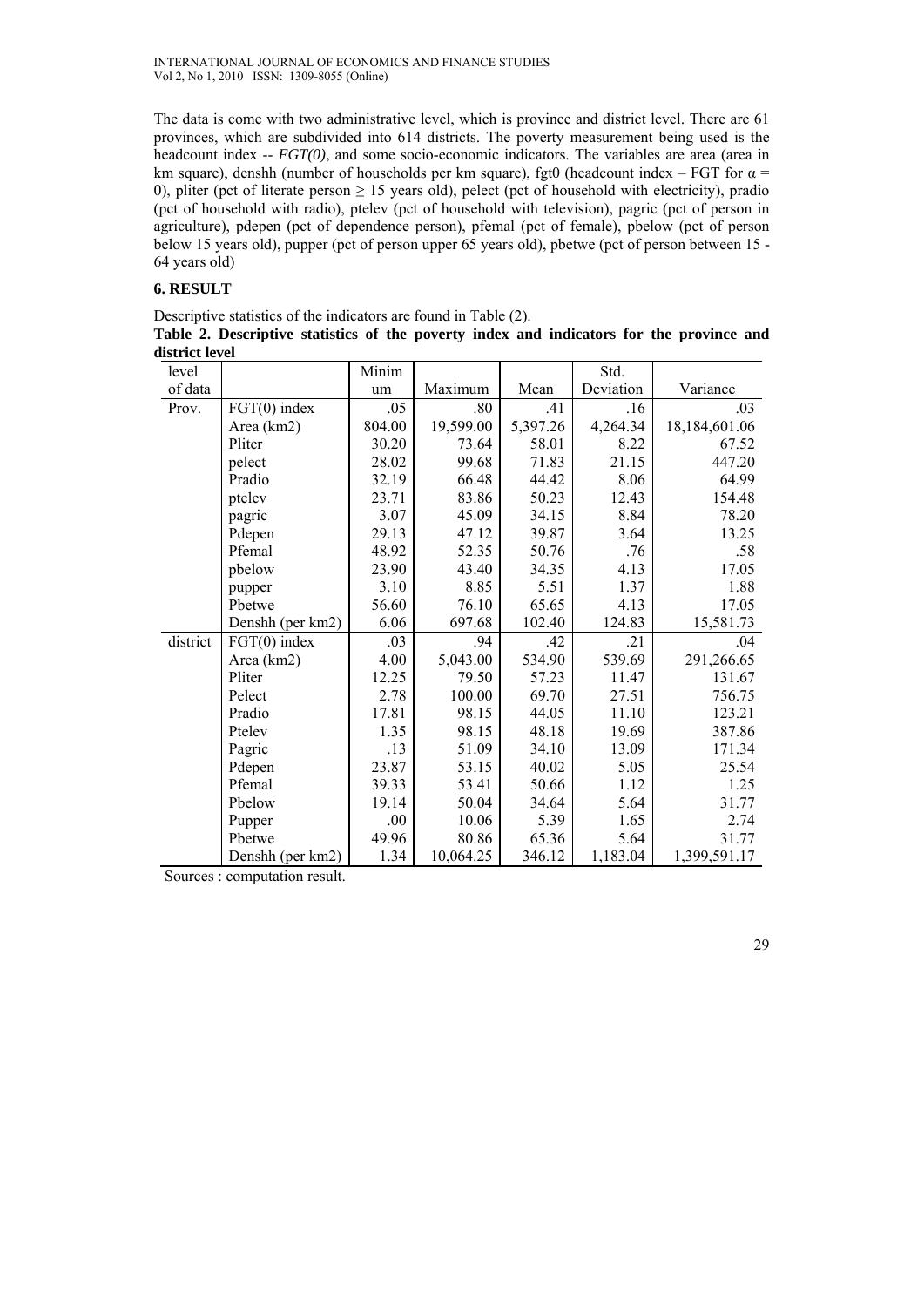Distribution of FGT(0) index at province level look almost similar with its corresponding district level, as shown in Figure 2. The district level has a larger variations, and the same median with the province level. But from Figure 3, we found a very different distribution of FGT(0) across the geographical locations. At the district level was found a larger FGT(0) at the northern area.



**Figure 1. Distribution of the FGT at at the province and district level** 

**Figure 3. Distribution of the FGT at at the province and district level** 

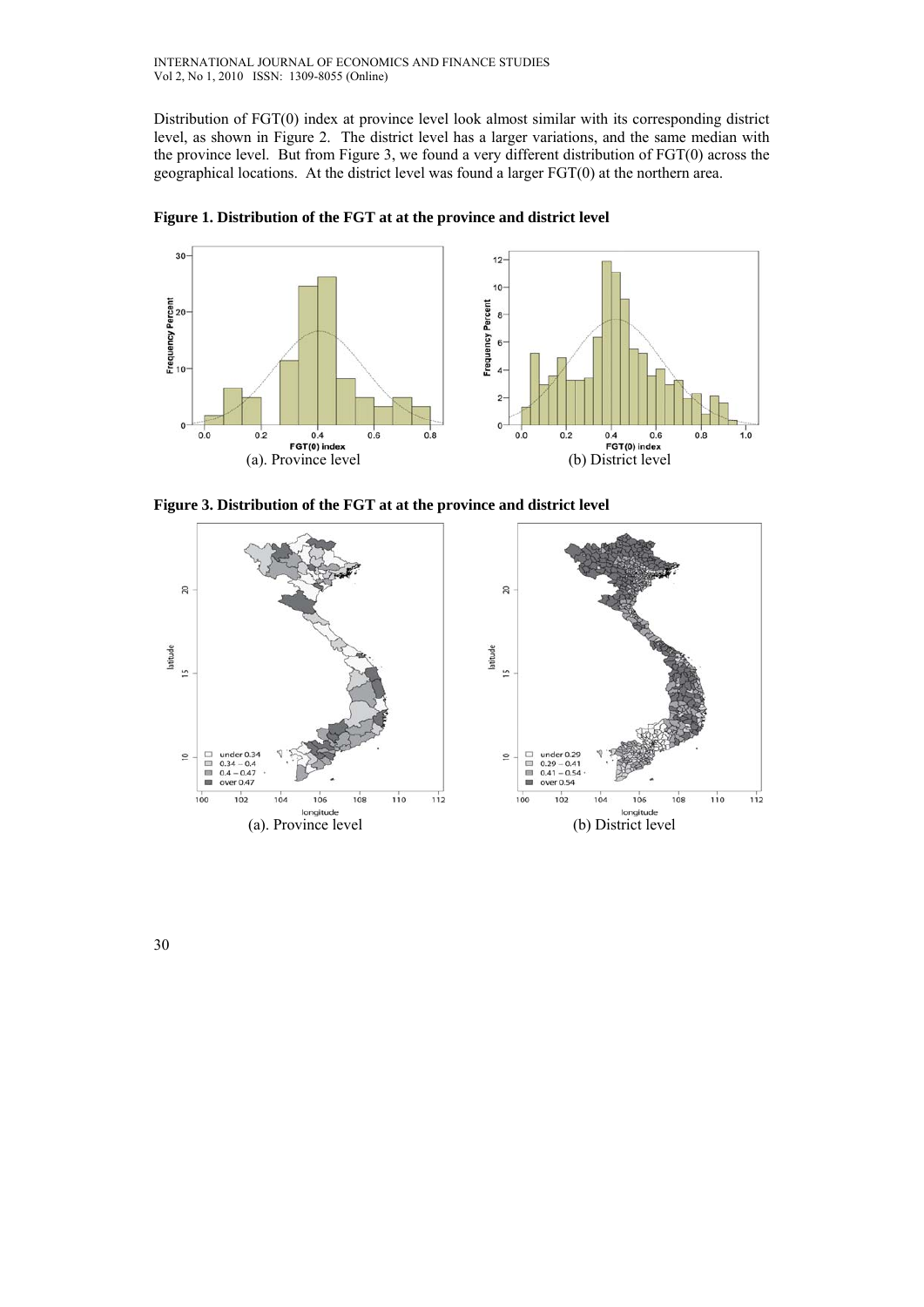The GWR models are a local regression model, which were generated at neighbourhood points. Median of the estimated GWR coefficients model either at province or district level are comparable with corresponding global model.

Applying the GWR, we find the following result for the province level :

# Call:

| $gwr(formula = fgt0 \sim pliter + pelect + pradio + ptelev + pagric +$             |  |  |  |  |
|------------------------------------------------------------------------------------|--|--|--|--|
| pdepen + pfemal + pupper + denshh, data = vnm1, coords = cbind(vnm1\$x,            |  |  |  |  |
| vnm1\$y), bandwidth = fgt0.bw, hatmatrix = TRUE)                                   |  |  |  |  |
| Kernel function: gwr.gauss                                                         |  |  |  |  |
| Fixed bandwidth: 549.5374                                                          |  |  |  |  |
| Summary of GWR coefficient estimates:                                              |  |  |  |  |
| Min. 1st Ou. Median 3rd Ou. Max. Global                                            |  |  |  |  |
| X.Intercept. -4.745e+00 -3.620e+00 1.394e+00 1.839e+00 3.538e+00 2.4148            |  |  |  |  |
| $-1.899e-02 - 1.790e-02 - 1.421e-02 - 7.165e-04 - 8.139e-04 - 0.0115$<br>pliter    |  |  |  |  |
| $-2.311e-03 - 1.716e-03 - 1.554e-03 - 1.028e-03$ 1.729e-03<br>pelect<br>0.0007     |  |  |  |  |
| pradio<br>$-2.779e-03 - 1.786e-03 - 1.509e-03 - 2.265e-04 - 8.820e-04 - 3.314e-05$ |  |  |  |  |
| ptelev<br>$-7.118e-03 - 6.031e-03 - 3.613e-03$ 2.473e-03 3.632e-03<br>$-0.0048$    |  |  |  |  |
| 2.584e-03 2.740e-03 2.930e-03 3.160e-03 4.476e-03<br>0.0052<br>pagric              |  |  |  |  |
| $-9.931e-03$ 1.279e-03 5.023e-03 2.078e-02 2.462e-02 -0.0057<br>pdepen             |  |  |  |  |
| pfemal<br>$-4.188e-02 - 1.727e-02 - 1.102e-02$ 7.624e-02 9.536e-02<br>$-0.0238$    |  |  |  |  |
| $-2.903e-02 - 2.476e-02$ $2.742e-02$ $4.228e-02$ $4.591e-02$<br>0.0176<br>pupper   |  |  |  |  |
| denshh<br>$-3.444e-05$ 9.592e-05 1.139e-04 3.343e-04 4.676e-04<br>0.0001           |  |  |  |  |
| Number of data points: 61                                                          |  |  |  |  |
| Effective number of parameters: 22.87200                                           |  |  |  |  |
| Effective degrees of freedom: 38.12800                                             |  |  |  |  |
| Sigma squared (ML): 0.001314570                                                    |  |  |  |  |
| AICc (GWR p. 61, eq 2.33; p. 96, eq. 4.21): -167.3010                              |  |  |  |  |
| AIC (GWR p. 96, eq. 4.22): -211.8747                                               |  |  |  |  |
| Residual sum of squares: 0.08018879                                                |  |  |  |  |

And the GWR model for district level :

Call: gwr(formula = fgt0  $\sim$  pliter + pelect + pradio + ptelev + pagric + pdepen + pfemal + pupper + denshh, data = vnm2, coords = cbind(vnm2\$x,  $vnm2\$  $y)$ , bandwidth = 63.4385, hatmatrix = TRUE) Kernel function: gwr.gauss Fixed bandwidth: 63.4385 Summary of GWR coefficient estimates: Min. 1st Qu. Median 3rd Qu. Max. Global X.Intercept. -5.371e+00 7.934e-01 1.379e+00 2.007e+00 4.877e+00 1.6032 pliter -2.206e-02 -9.368e-03 -6.778e-03 -3.738e-03 1.534e-02 -0.0070 pelect -5.508e-03 -2.091e-03 -1.535e-03 -8.923e-04 2.647e-03 0.0002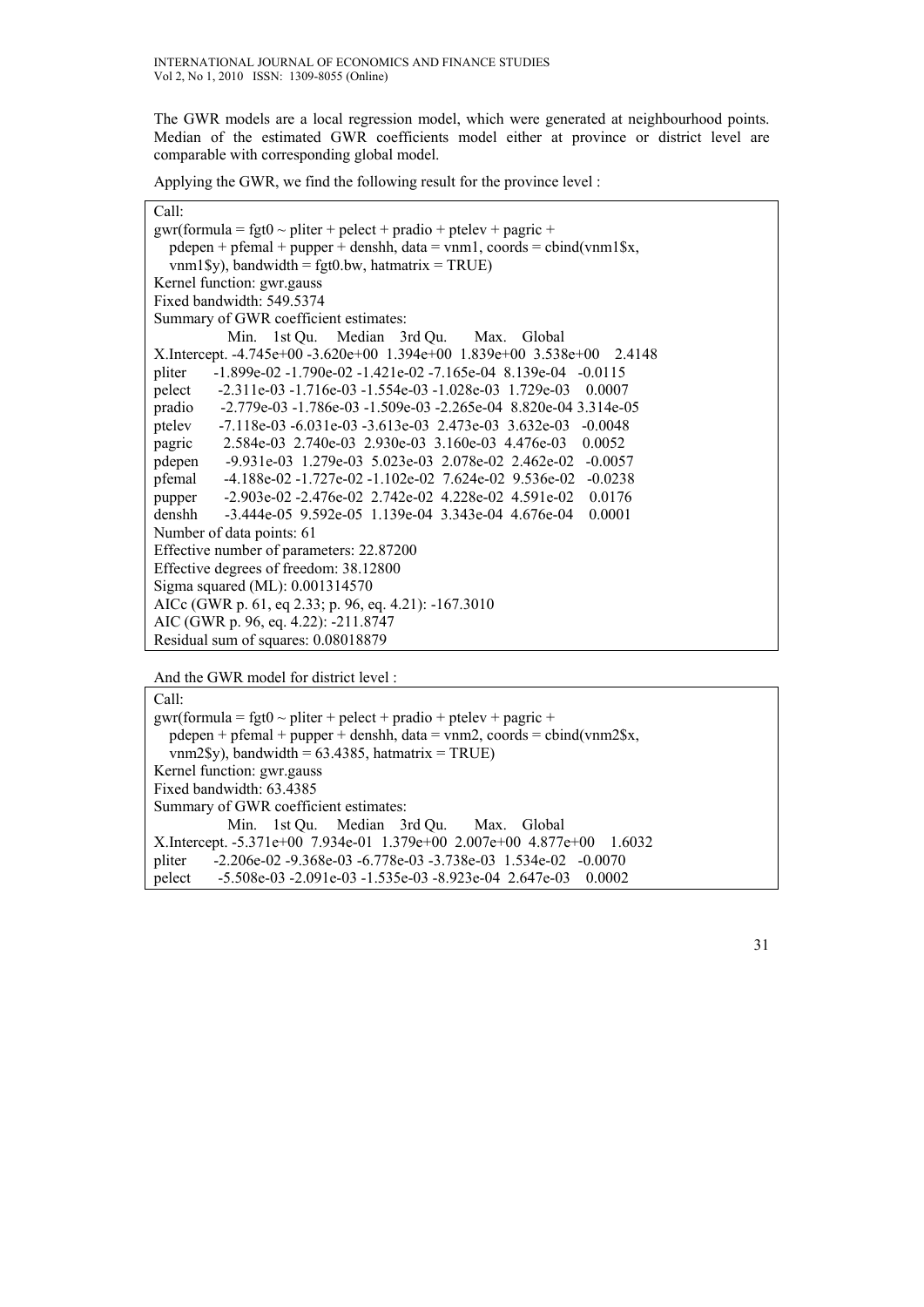INTERNATIONAL JOURNAL OF ECONOMICS AND FINANCE STUDIES Vol 2, No 1, 2010 ISSN: 1309-8055 (Online)

| pradio                                                | $-7.784e-03 - 1.708e-03 - 9.178e-04 - 1.503e-04$ 1.621e-02<br>0.0002     |  |  |  |
|-------------------------------------------------------|--------------------------------------------------------------------------|--|--|--|
| ptelev                                                | $-1.307e-02 - 4.289e-03 - 3.462e-03 - 2.085e-03$ 4.239e-03<br>$-0.0049$  |  |  |  |
| pagric                                                | $-4.896e-03$ 1.155e-03 2.602e-03 3.601e-03 1.067e-02<br>0.0036           |  |  |  |
| pdepen                                                | $-2.717e-02 - 3.836e-03$ 6.784e-04 4.622e-03 3.901e-02<br>0.0002         |  |  |  |
| pfemal                                                | $-5.922e-02 - 1.223e-02 - 7.032e-03$ 2.094e-03 8.847e-02<br>$-0.0149$    |  |  |  |
| pupper                                                | $-5.598e-02 - 8.071e-03$ $7.323e-03$ $2.229e-02$ $8.407e-02$<br>0.0089   |  |  |  |
| denshh                                                | $-5.667e-04 - 3.192e-06$ $2.887e-06$ $7.643e-06$ $1.071e-03$ $1.061e-05$ |  |  |  |
| Number of data points: 614                            |                                                                          |  |  |  |
| Effective number of parameters: 269.9365              |                                                                          |  |  |  |
| Effective degrees of freedom: 344.0635                |                                                                          |  |  |  |
| Sigma squared (ML): 0.0005393224                      |                                                                          |  |  |  |
| AICc (GWR p. 61, eq 2.33; p. 96, eq. 4.21): -2207.847 |                                                                          |  |  |  |
| AIC (GWR p. 96, eq. 4.22): -2662.588                  |                                                                          |  |  |  |
| Residual sum of squares: 0.3311439                    |                                                                          |  |  |  |

The GWR model for province and district level can be compared in term their R-square. The GWR model at district level give higher R-squared, especially at the northern area, compare with the GWR model at province level (Figure 4). But it was lower at the southern area. Figure 4 gives information that for the province level, the independent variables gives estimates of the FGT(0) only at a particular area when the R-square was high. But for the district level, the indipendent variables may give a good estimate of FGT(0) at whole northern area, but not at southern area. Figure 3 also indicate that spatial autcorrelation for the district level seems higher than the province level. This condition can be a reason of the result in Figure 4 (b).

### **Figure 4. Distribution of R-squre for each level by the GWR model.**